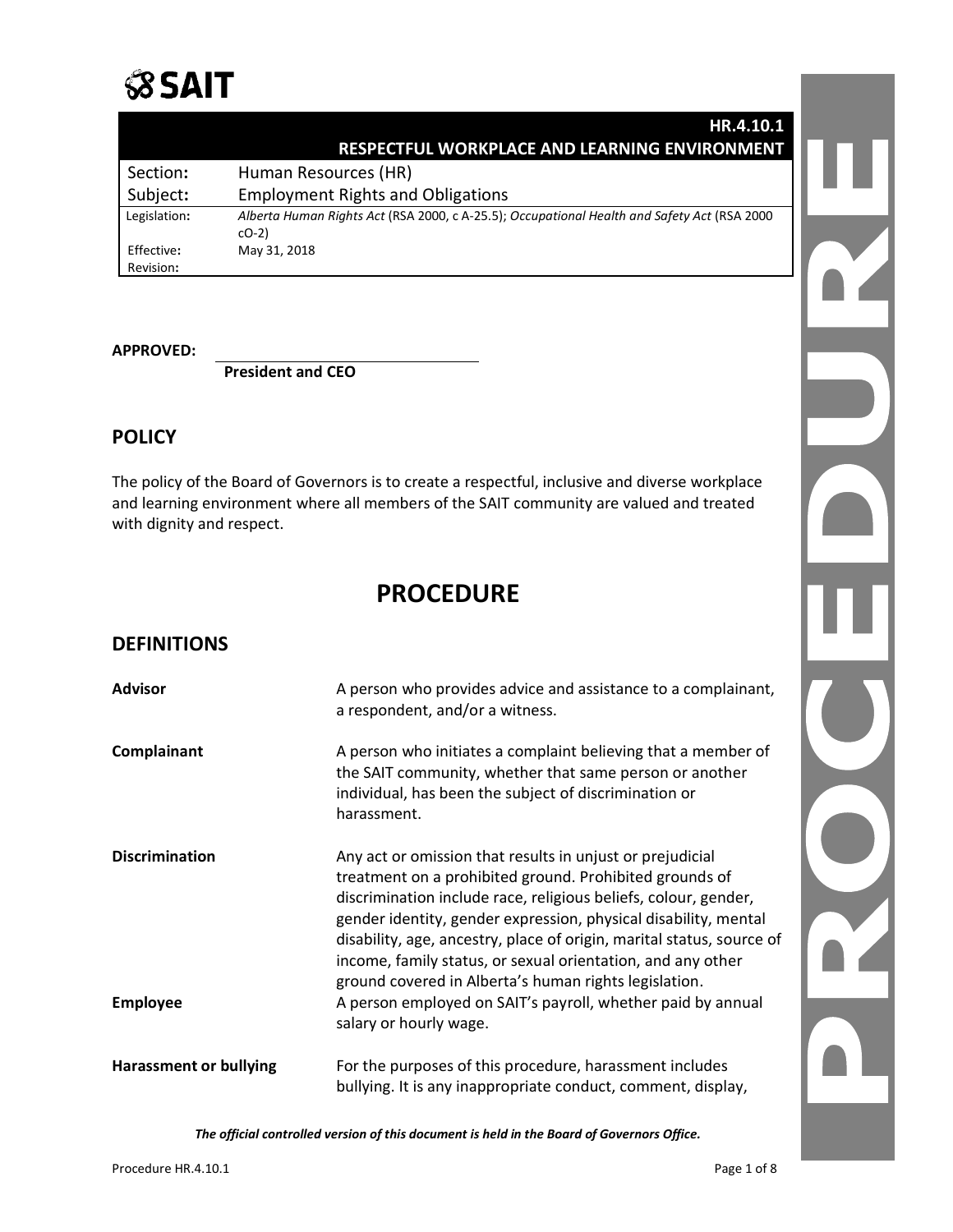# **SSAIT**

|                                              | action or gesture by a person (harasser) that constitutes a<br>threat to an individual's health or safety and that either:                                                                                                                                                                                                                                    |  |
|----------------------------------------------|---------------------------------------------------------------------------------------------------------------------------------------------------------------------------------------------------------------------------------------------------------------------------------------------------------------------------------------------------------------|--|
|                                              | Is based on a prohibited ground of discrimination under<br>a)<br>Alberta's human rights legislation, or                                                                                                                                                                                                                                                       |  |
|                                              | b) Adversely affects an individual's psychological or physical<br>wellbeing where the harasser knows or ought reasonably to<br>know this would cause the individual to be humiliated or<br>intimidated and where the harasser's behavior is either<br>repeated or is a single, serious occurrence that has a lasting<br>and harmful effect on the individual. |  |
| Investigator                                 | A person who conducts the investigation into the alleged<br>discrimination or harassment. The investigator may be internal<br>or external to SAIT.                                                                                                                                                                                                            |  |
| <b>Management</b>                            | An academic chair/coordinator, manager, associate<br>dean/director, dean/director, associate vice president, vice<br>president or president and CEO.                                                                                                                                                                                                          |  |
| Respondent                                   | The person alleged to have committed discrimination or<br>harassment.                                                                                                                                                                                                                                                                                         |  |
| <b>SAIT community</b>                        | SAIT's governors, employees, students, contractors, consultants,<br>agents and volunteers.                                                                                                                                                                                                                                                                    |  |
| <b>Student</b>                               | A person who is currently enrolled in a SAIT program or course.                                                                                                                                                                                                                                                                                               |  |
| <b>Workplace and learning</b><br>environment | Any physical or electronic environment where SAIT-related<br>activities take place or where SAIT conducts business.                                                                                                                                                                                                                                           |  |

### **GOVERNING PRINCIPLES**

- 1. This procedure applies to all members of the SAIT community while engaged in any activity related to their employment, contract, association or studies at/with SAIT. It applies whether they are on or off the SAIT campus (for example, business trips, conferences, social gatherings, online communications, and telephone calls).
- 2. Members of the SAIT community are responsible for creating a working and learning environment free from discrimination or harassment. This includes refraining from actions

*The official controlled version of this document is held in the Board of Governors Office.*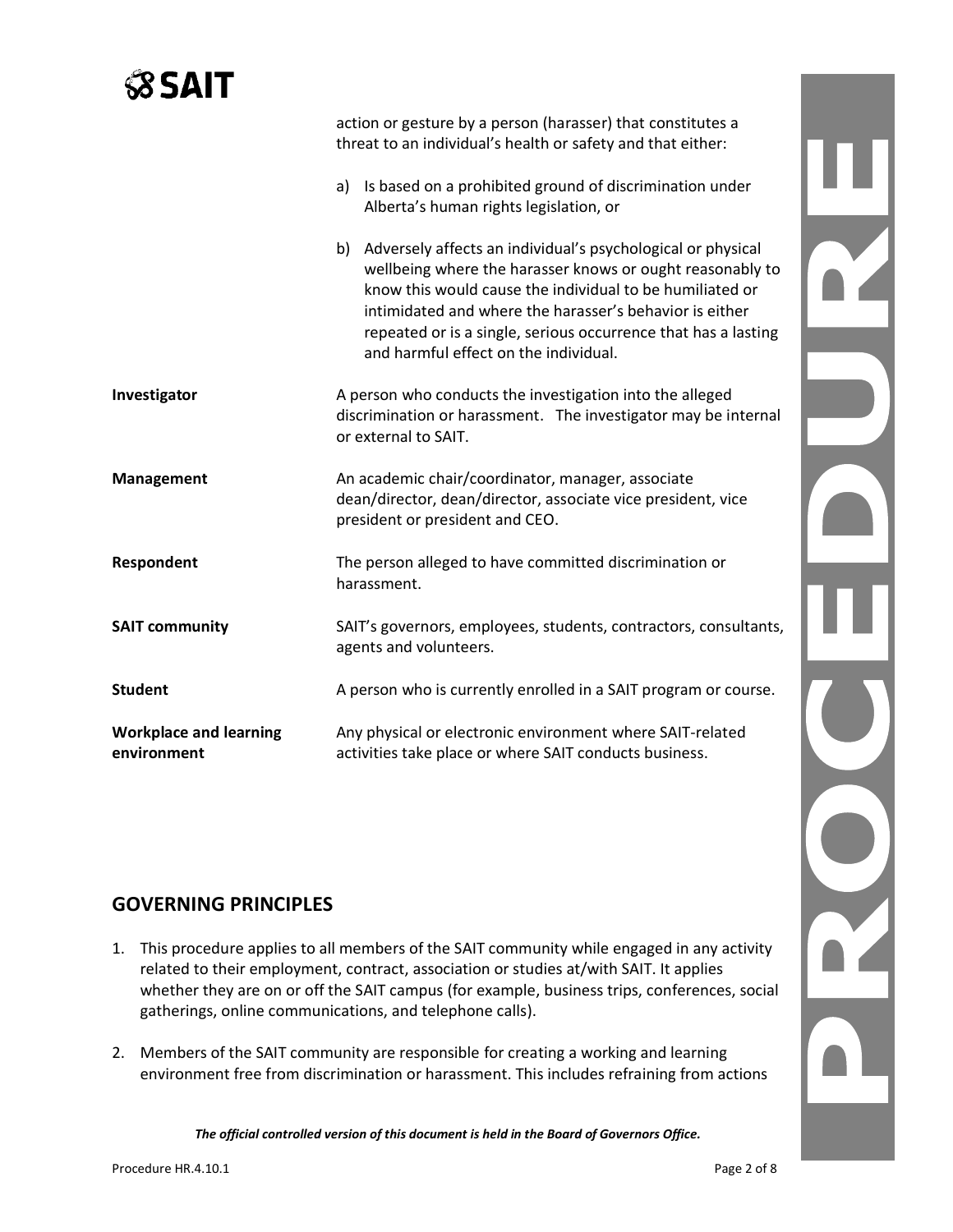

and behaviours that might constitute discrimination or harassment, and taking action to achieve the objectives of this policy and procedure.

- 3. Confidentiality will be maintained to the extent practicable and appropriate under the circumstances, and as permitted by law.
- 4. This procedure does not apply to situations where the behavior constitutes workplace violence (governed by procedure HS.1.2.1 Prevention of Violence) or sexual assault/sexual violence (governed by procedure AD. 2.13.1 Sexual Assault and Sexual Violence).
- 5. Complaints against student respondents shall follow the non-academic misconduct procedures set out in procedure AC.3.4.1 Student Code of Conduct.

#### **PROCEDURE**

- **A. General Requirements for Members of the SAIT Community** 
	- 1. Members of the SAIT community will establish and maintain appropriate professional boundaries and behaviours within SAIT. Individuals unsure about this requirement should consult their direct supervisor or the Employee Services department.
	- 2. Members of the SAIT community are responsible for:
		- a) Conducting themselves and encouraging others to conduct themselves in a manner that respects the personal dignity of each member of the SAIT community.
		- b) Being aware of and taking responsibility for the influence they may have over the physical, social and psychological well-being of other members of the SAIT community.
		- c) Being open and honest with other participants in the workplace and learning environment, while also recognizing the need for integrity and for sensitivity to others' needs, beliefs and experiences.
		- d) Demonstrating responsible scholarship, in accordance with SAIT's procedures governing scholarly activity and research integrity.
		- e) Demonstrating leadership and providing suitable opportunities for others to develop leadership skills through the working and learning environment.
		- f) Researching and presenting information which is in SAIT's best interests and which is current, valid and aligned with the needs and readiness of the participants in the working and learning environment.
		- g) Devoting sufficient time and attention to their duties and making impartial, informed and balanced decisions.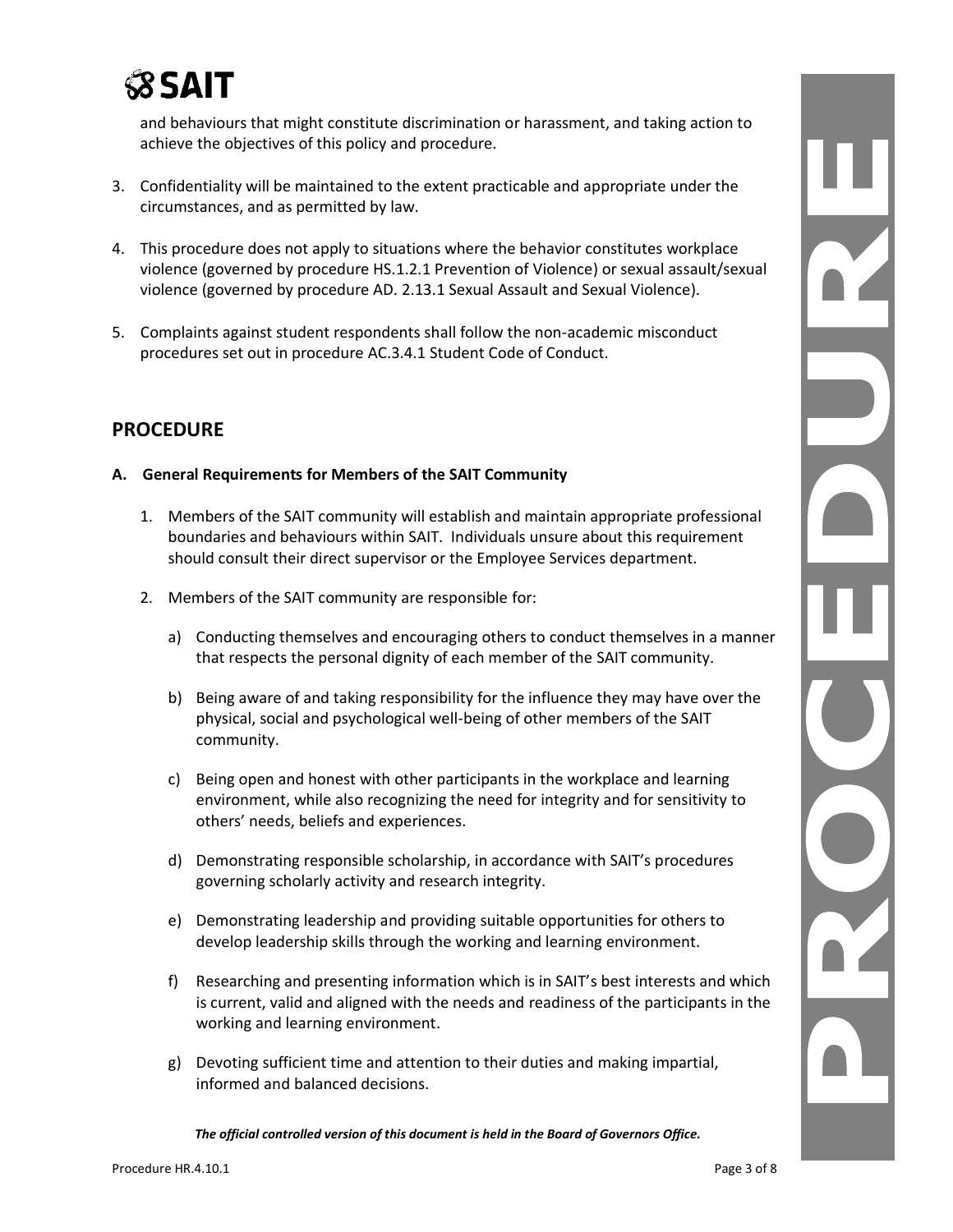

h) Designing and conducting the learning experience in a manner consistent with SAIT's vision and mandate.

#### **B. Reporting Discrimination or Harassment**

- 1. Informal
	- a) A member of the SAIT community who has experienced discrimination or harassment during their employment, contract, association or studies at/with SAIT is encouraged to act before the behavior becomes repetitive by informing the respondent that the respondent's behaviour is inappropriate and asking that individual to stop the behavior.
- 2. Formal
	- a) If a complainant's efforts to informally resolve the discrimination or harassment fail, or if a complainant does not wish to directly raise the matter with the respondent, or if a member of the SAIT community sees another person experiencing discrimination or harassment, the complainant should report this to one of the following advisors:
		- i) A supervisor or a member of management.
		- ii) Employee Services or an HR advisor.
		- iii) The association or union to which the complainant belongs (if applicable).
		- iv) Office of the Registrar (where the respondent is a student).
	- b) The complainant may also directly report the situation to the SAIT Discrimination and Harassment Hotline at (403) 210-4406.
	- c) Upon receiving a complaint, the advisor will call the SAIT Discrimination and Harassment Hotline for support in dealing with the complaint.
	- d) The advisor shall inform the complainant of the following:
		- i) The complainant's right to file a formal written complaint.
		- ii) The availability of counselling through the Employee Family Assistance Program or Student Counselling.
		- iii) The importance of contacting the Security department and Calgary Police Services if the complainant believes the complainant's safety is at risk or feels threatened by the respondent.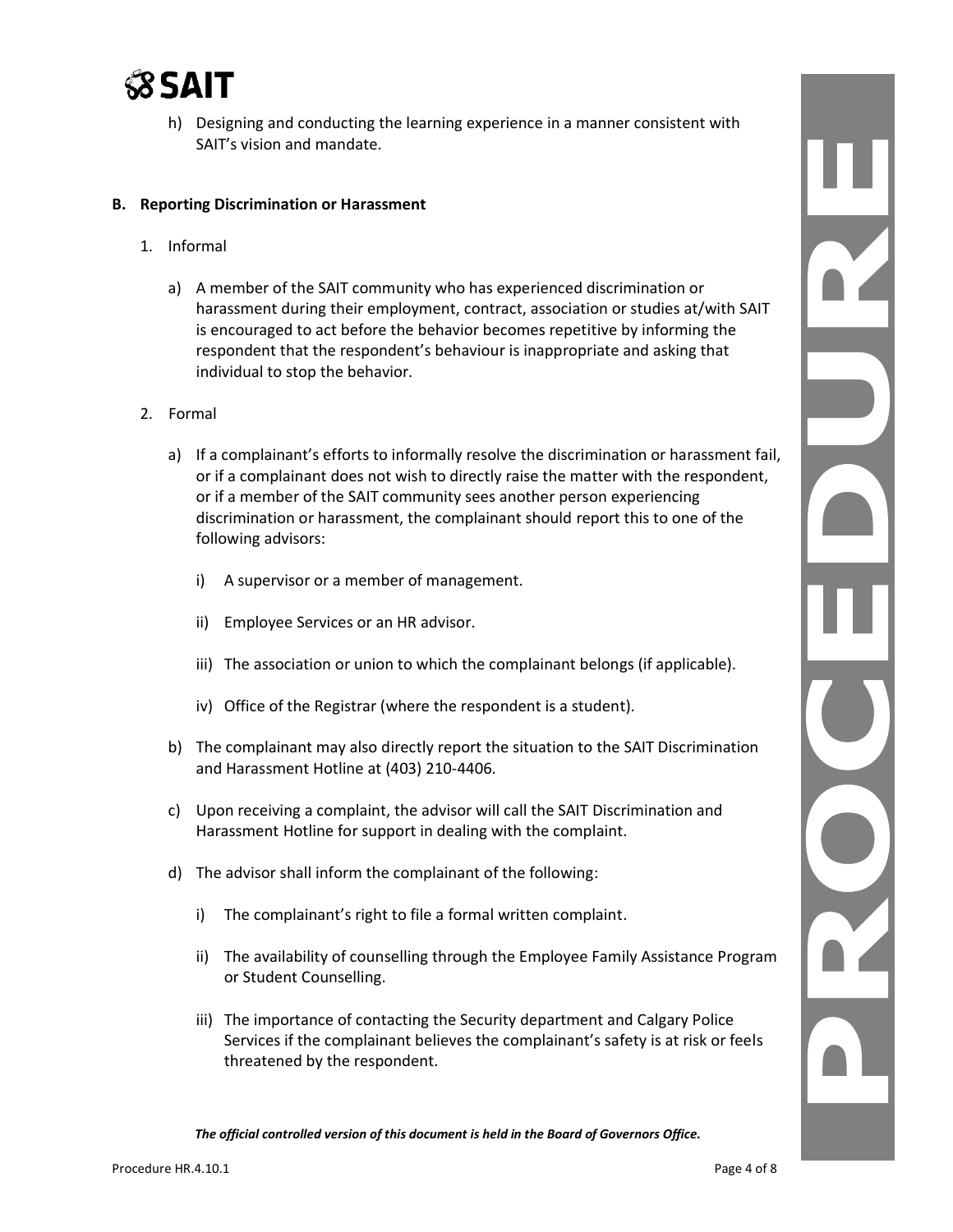

- iv) The right to not take any further action. However, the advisor will advise the complainant that SAIT must conduct an investigation if the complaint relates to workplace harassment.
- v) The need for a complaint against a student respondent to follow the nonacademic misconduct provisions in procedure AC.3.4.4 [Student Code of](https://www.sait.ca/assets/documents/about-sait/policies-and-procedures/academic-student/ac-3-4-4-student-non-academic-conduct.pdf)  [Conduct.](https://www.sait.ca/assets/documents/about-sait/policies-and-procedures/academic-student/ac-3-4-4-student-non-academic-conduct.pdf)
- vi) The availability of other avenues of recourse (for example, the Alberta Human Rights Commission).

#### **C. Resolution**

- 1. Consultation
	- a) If the complainant and advisor decide that no discrimination or harassment has occurred, the advisor will take no further action and will advise the Discrimination and Harassment Hotline accordingly.
	- b) If the complainant and advisor decide that discrimination or harassment has occurred but the complainant does not wish to make a formal written complaint, no formal investigation will be undertaken, subject to paragraph B.2.d.iv) of this procedure. The advisor will notify the SAIT Discrimination and Harassment Hotline accordingly.
- 2. Filing a Complaint
	- a) Even if the complainant does not wish to make a formal written complaint, the advisor may still make a written complaint if the incident is serious and/or if there have been previous substantiated complaints against the respondent. An advisor's written complaint should be signed and provided to the applicable member of management, Employee Services or the Office of the Registrar for further consideration.
	- b) If the complainant decides to make a formal written complaint, the advisor may assist the complainant in drafting a complaint, using the Complaint Form included in Schedule A, Respectful Workplace and Learning Environment Guide, an Associated Document to this procedure.
- 3. Investigating the Complaint
	- a) Upon review of the formal written complaint, an investigation should be launched as soon as possible. The advisor and Employee Services will jointly determine who shall be the investigator.
	- b) The investigation should be completed within 30 days from receipt of the formal written complaint. This timeline may be adjusted as required by the investigator.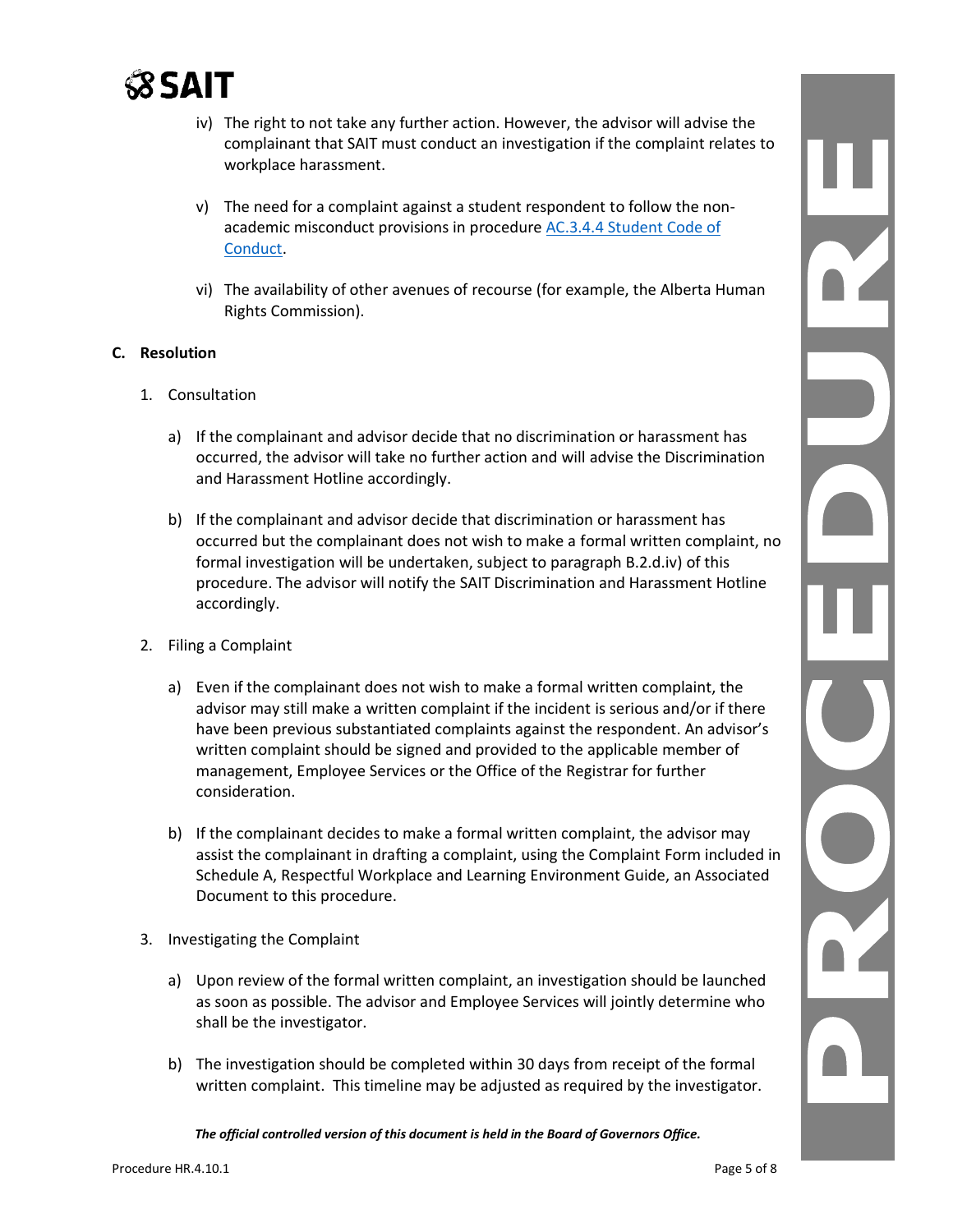

- c) The investigator will provide copies of the complaint to the complainant, respondent, applicable member of management, Employee Services and/or the Office of the Registrar.
- d) At a minimum, an investigation should include individual interviews with the complainant, the respondent and any witnesses to the incident.
- e) Complainants have the right to:
	- i) Be accompanied by a supporter in any investigative interview.
	- ii) Be informed about on and off-campus services and resources.
	- iii) Be treated with dignity and respect.
	- iv) Decide whether or not to access available services.
	- v) Have reasonable actions taken to prevent further unwanted contact with the respondent.
- f) Respondents have the right to:
	- i) Appeal a decision as per the non-academic misconduct provisions of procedure AC 3.4.4 Student Code of Conduct in the case of a student respondent, or as per the applicable collective agreement in the case of other respondents.
	- ii) Be accompanied by a supporter in any investigative interview.
	- iii) Be made aware of the allegations made against them.
	- iv) Be treated with dignity and respect.
	- v) Know who has made the complaint against them.
	- vi) Respond to the allegations made against them.
	- vii) Have reasonable actions taken to prevent further unwanted contact with the complainant.
- g) On completion of the investigation, the investigator will inform the complainant and respondent that the investigation is finished and will provide the applicable member of management, Employee Services or the Office of the Registrar with the investigation's findings and recommendations.
- h) The applicable manager, Employee Services or the Office of the Registrar will inform the complainant and respondent whether the allegation is founded or not founded.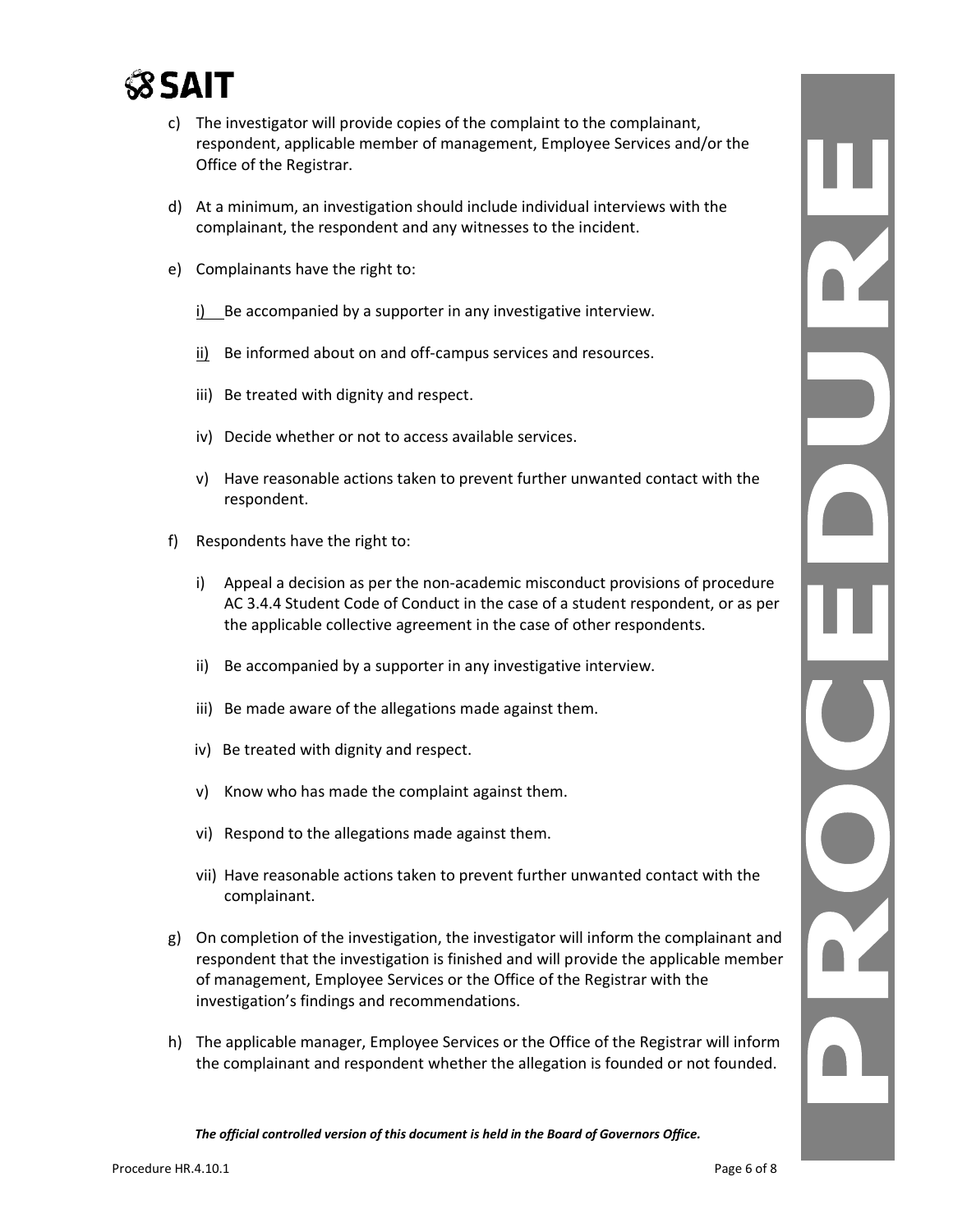

- i) This policy and procedure does not prevent the parties from pursuing other avenues of recourse.
- j) For further information on complaints and investigations, see Schedule A, Respectful Workplace and Learning Environment Guide, an Associated Document to this procedure.
- 4. Resolution and Enforcement
	- a) SAIT considers substantiated discrimination or harassment by any member of the SAIT community to be a serious breach of SAIT's FIRST Principles.
	- b) If the investigation substantiates the complaint of discrimination or harassment and the respondent is not a student, the respondent will be subject to procedure HR.4.4.1 Corrective Action Procedures.
	- c) If the investigation substantiates the complaint of discrimination or harassment and the respondent is a student, the respondent will be subject to the non-academic misconduct provisions of procedure AC.3.4.4 Student Code of Conduct (if the misconduct occurred in the respondent's role as a student), or to procedure HR.4.4.1 Corrective Action Procedures (if the misconduct occurred in the respondent's role as an employee).
- 5. Protection from Retaliation and Complaints Made in Bad Faith
	- a) A member of the SAIT community who brings forward or who is involved in a complaint and/or investigation under this procedure will be protected from any form of retaliation by the respondent. Any such retaliation may result in consequences as set out in procedure HR.4.4.1 Corrective Action Procedures or in the non-academic misconduct provisions of procedure AC.3.4.4 Student Code of Conduct, as applicable.
	- b) A complaint made in bad faith or to purposely annoy, embarrass or harm the respondent may result in the complainant being subject to consequences as set out in procedure HR.4.4.1 Corrective Action Procedures or in the non-academic misconduct provisions of procedure AC.3.4.4 Student Code of Conduct, as applicable.

### **ASSOCIATED DOCUMENTS**

Schedule A Respectful Workplace and Learning Environment Guide